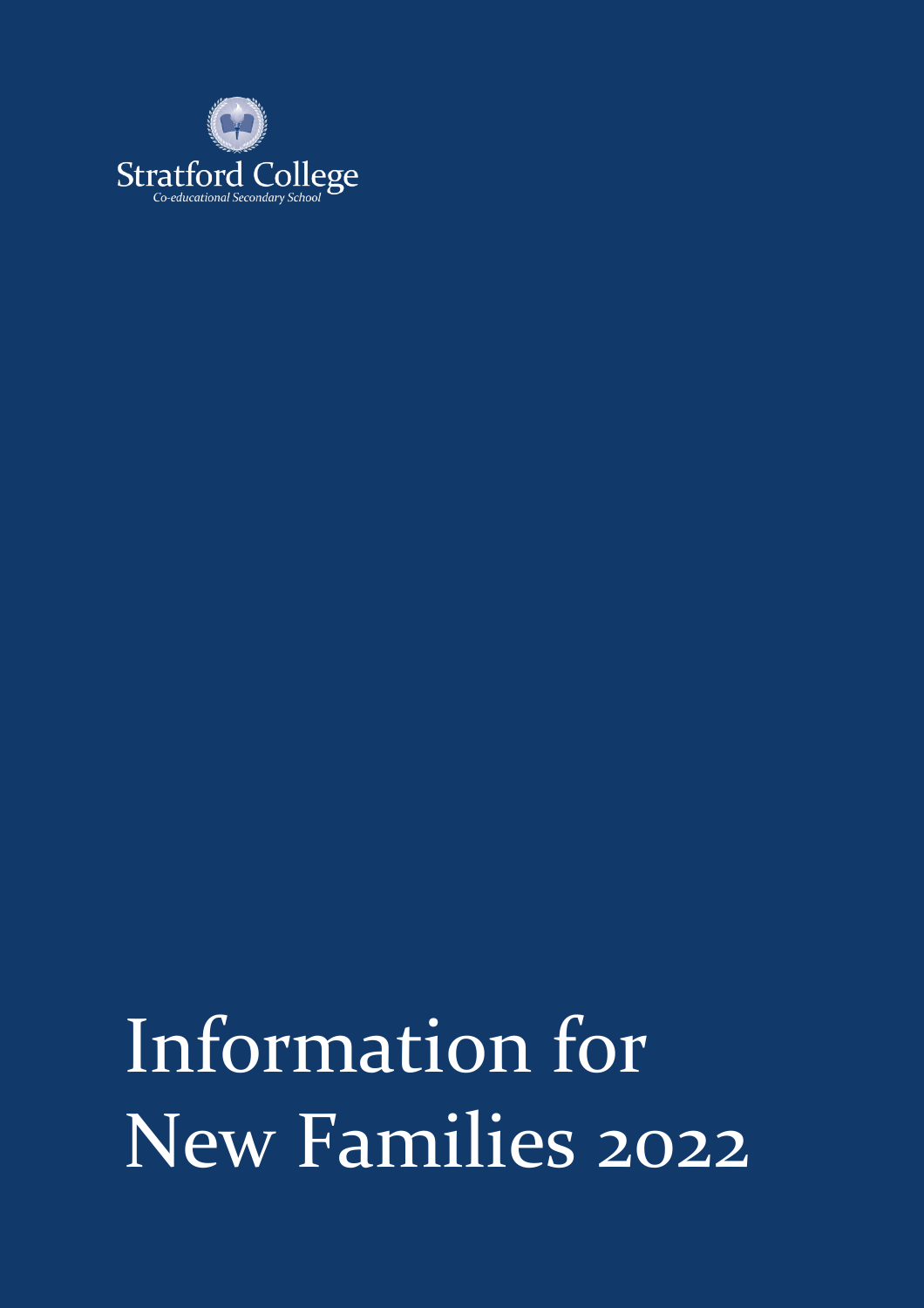## Welcome to Stratford College



Hard copies of all information / forms / policies and procedures are available from the School Office upon request by emailing [admin@stratfordcollege.ie.](mailto:admin@stratfordcollege.ie)

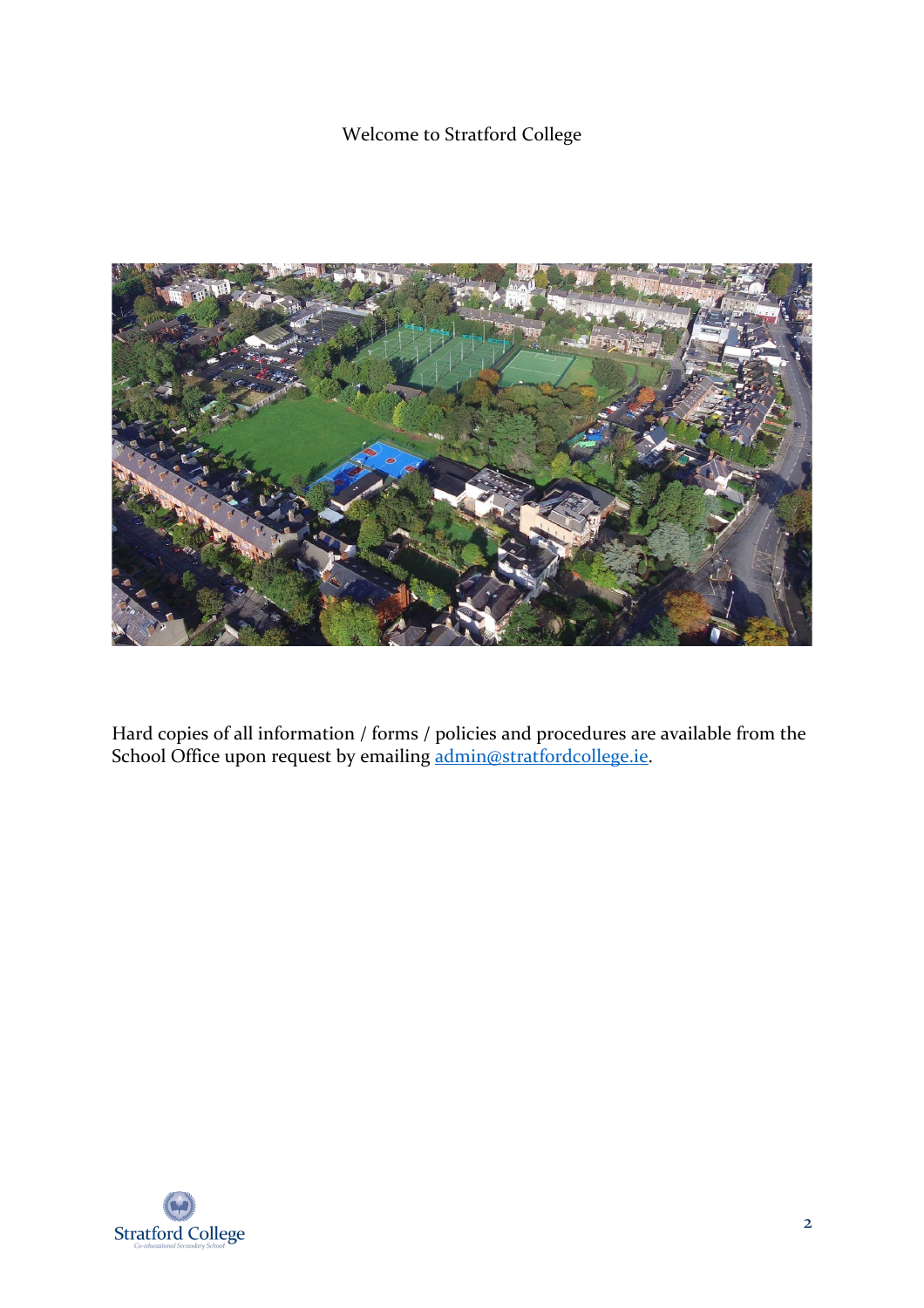# **About Us**

Please click on the links below for information on the following:

- [Principal's Welcome](https://www.stratfordcollege.ie/about-us/principals-welcome)
- [Culture and Values](https://www.stratfordcollege.ie/about-us/culture-and-values)
- [Facilities](https://www.stratfordcollege.ie/about-us/facilities)
- [Board & Leadership](https://www.stratfordcollege.ie/about-us/board-of-management)
- [Contact & Location](https://www.stratfordcollege.ie/about-us/contact)
- [A History](https://www.stratfordcollege.ie/about-us/ethos-history)

### Current Management and Administrative Details

**Chairman of the Trustees**: Mr. Alan Green **Chair of the Board of Management:** Mr. John Rafter **Principal**: Ms Patricia Gordon **Deputy Principal**: Ms Siobhan Reynolds **Office Administrator/Bursar:** Ms Janice O'Byrne **Office Administrator:** Ms Trish Connolly **School Secretary:** Ms. Celine McMahon **School Caretaker:** Mr Brendan Meehan

### Parents Association

The aspiration of the Parents' Association is to make parent and guardians a valued partner in the educational journey of their child. A journey that will enable their child to learn and develop socially, emotionally and academically. The Parents' Association works with the principal, staff and board of management to build effective cooperation and partnership between home and school. The PA Committee helps to ensure that all parents and guardians feel part of our school community through the organisation of formal and informal events throughout the academic year. All parents and guardians are automatically members of the Parents' Association and are encouraged to become actively involved in the PA Committee, which represents the interests of students.

### **Email** [StratfordCollegePA@stratfordcollege.ie](mailto:StratfordCollegePA@stratfordcollege.ie)

Chairperson: Ms. Emma Jane Carroll Secretary: Ms. Mags Goddard

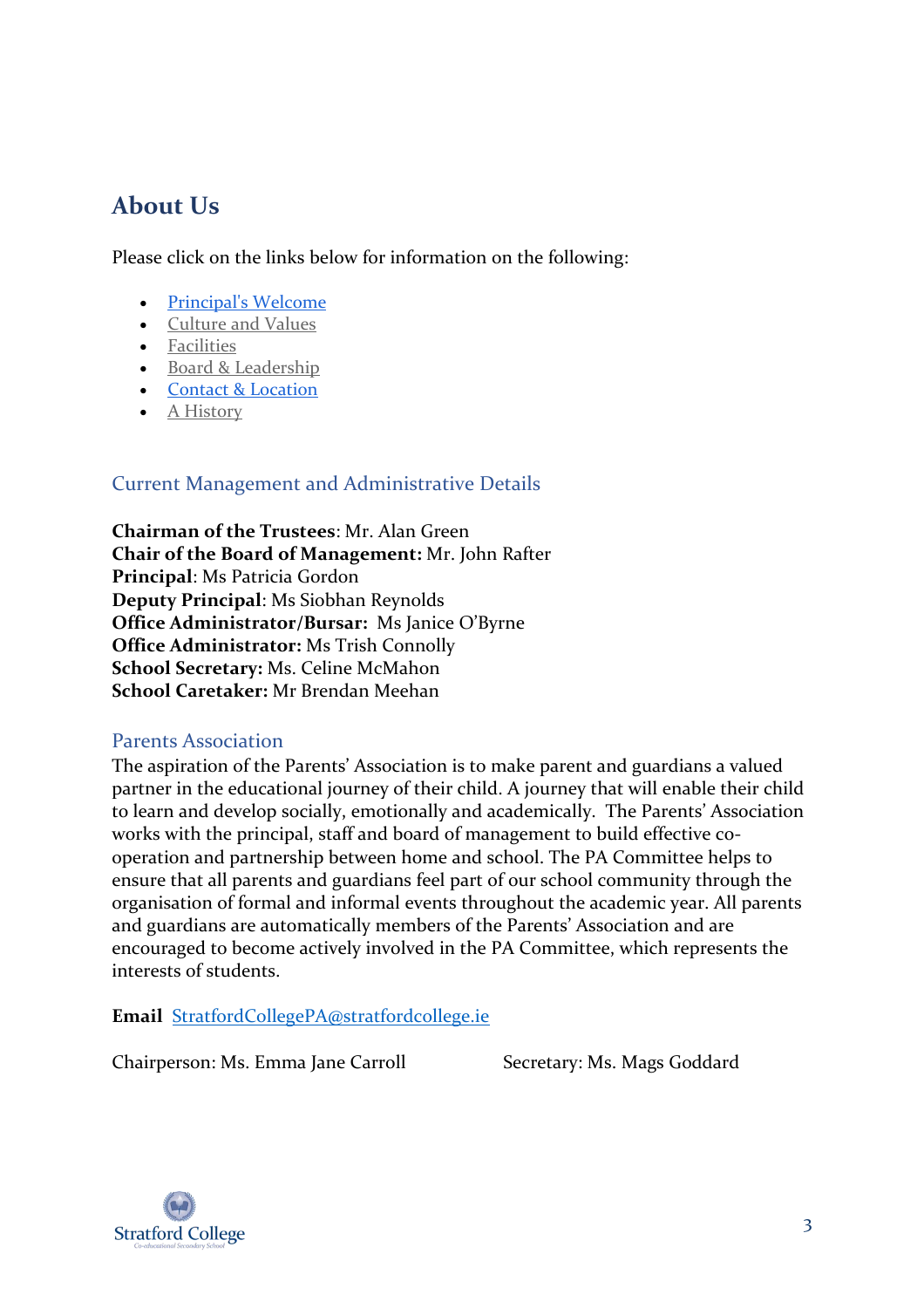# **Organisation of Our Day**

| <b>Class structures:</b> | One group of 28 students approx. in each year. Six<br>one-hour class periods Monday - Thursday, Four<br>one-hour class periods on Fridays.                         |
|--------------------------|--------------------------------------------------------------------------------------------------------------------------------------------------------------------|
| Lunch:                   | Students must bring their own lunch. A microwave<br>is available for use. There are no canteen facilities.                                                         |
| Lockers:                 | Each student is assigned a locker for the academic<br>year. This locker must remain locked at all times. It<br>is the student's responsibility to provide the lock |

### **School Day:**

| Monday - Thursday       | $8.55$ am $-$ 3.45 pm  |
|-------------------------|------------------------|
| <b>Class Tutor Time</b> | 10.51 am - 11.00 am    |
| <b>Break</b>            | $11.00$ am $-11.15$ am |
| Lunch                   | 1.11 pm $-$ 2.47 pm    |

| <b>Friday</b>           | $8.55$ am $-$ 1.10 pm  |
|-------------------------|------------------------|
| <b>Class Tutor Time</b> | 10.51 am - 11.00 am    |
| Break                   | $11.00$ am $-11.15$ am |

### **School office opening hours**:

| Monday             | $8.30$ am $-$ 3.00 pm |
|--------------------|-----------------------|
| Tuesday - Thursday | 8.30 am $-$ 4.30 pm   |
| Friday             | $8.30$ am $-1.30$ pm  |

### **School building morning access:**

Open at 8.45 a.m. Students enter the building through the double-doors to the extreme right of front of the school. Students can remain in the Hall where supervision is provided until just before first class.

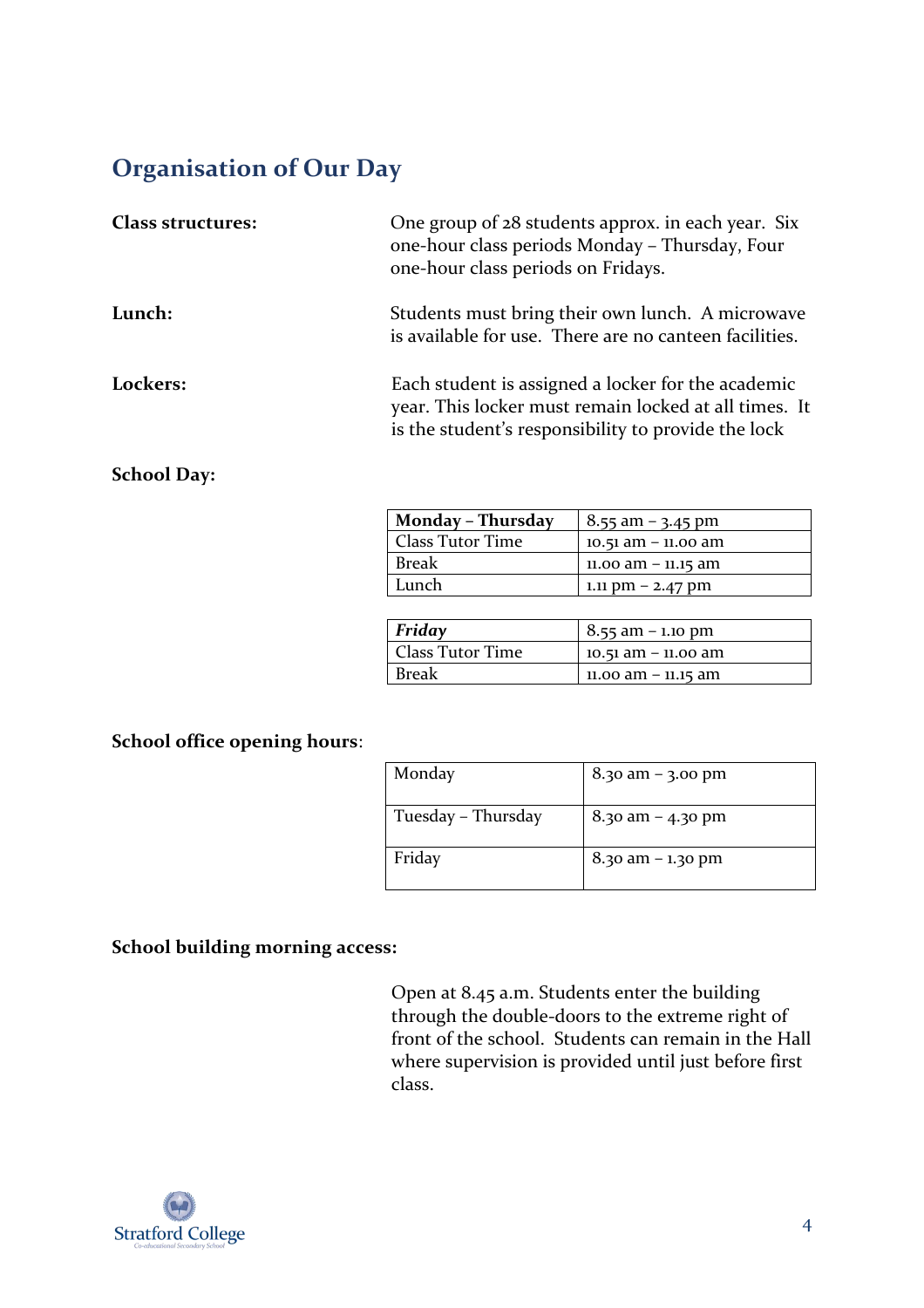### **School Building Opening Hours**

| Monday - Thursday |                                               |
|-------------------|-----------------------------------------------|
|                   | 8.30 am – 6.00 pm<br>(excluding co-curricular |
|                   | activities)                                   |
| Friday            |                                               |
|                   | 8.30 am - 3.30 pm<br>(excluding co-curricular |
|                   | activities                                    |

## For Information on the following please click

- [Admissions for First Year 2023](https://www.stratfordcollege.ie/general-information/1st-year-2023)
- [General Admissions Information](https://www.stratfordcollege.ie/general-information/admissions-policy-faqs-expressions-of-interest-and-forms.)
- [Curriculum](https://www.stratfordcollege.ie/general-information/academic) \*
- [Follow Stratford!](https://www.stratfordcollege.ie/general-information/follow-stratford)
- [Fees](https://www.stratfordcollege.ie/general-information/fees)
- [International Families](https://www.stratfordcollege.ie/general-information/international-families)

## \**Subject Specifications*

*All Subject specifications are available alphabetically at [www.curriculumonline.ie](http://www.curriculumonline.ie/)*

## **Teaching Staff**

| Mr. Sean Brilly      | <b>Business Studies and Accounting</b>                |
|----------------------|-------------------------------------------------------|
|                      | SBrilly@stratfordcollege.ie                           |
|                      |                                                       |
| Ms. Catherine Conlon | Maths, Music, SET team                                |
|                      | <b>House Examinations Coordinator</b>                 |
|                      | CConlon@stratfordcollege.ie                           |
| Dr Sarah Brusey      | <b>Maths, Science, Chemistry</b>                      |
|                      | SBrusey@stratfordcollege.ie                           |
| Mr. Michael Culliney | <b>Guidance Counsellor (Tuesdays, Wednesdays</b>      |
|                      | and Thursdays)                                        |
|                      | MCulliney@stratfordcollege.ie                         |
| Ms. Delia Donohoe    | <b>Classics, and CSPE short course</b>                |
|                      | <b>SENCO</b> (Point of contact for Class profiles and |
|                      | <b>SEN</b> information)                               |
|                      | DDonohoe@stratfordcollege.ie                          |
|                      |                                                       |
| Ms. Grainne Fanning  | English as an Additional Language (Fridays)           |
|                      | GFanning@stratfordcollege.ie                          |

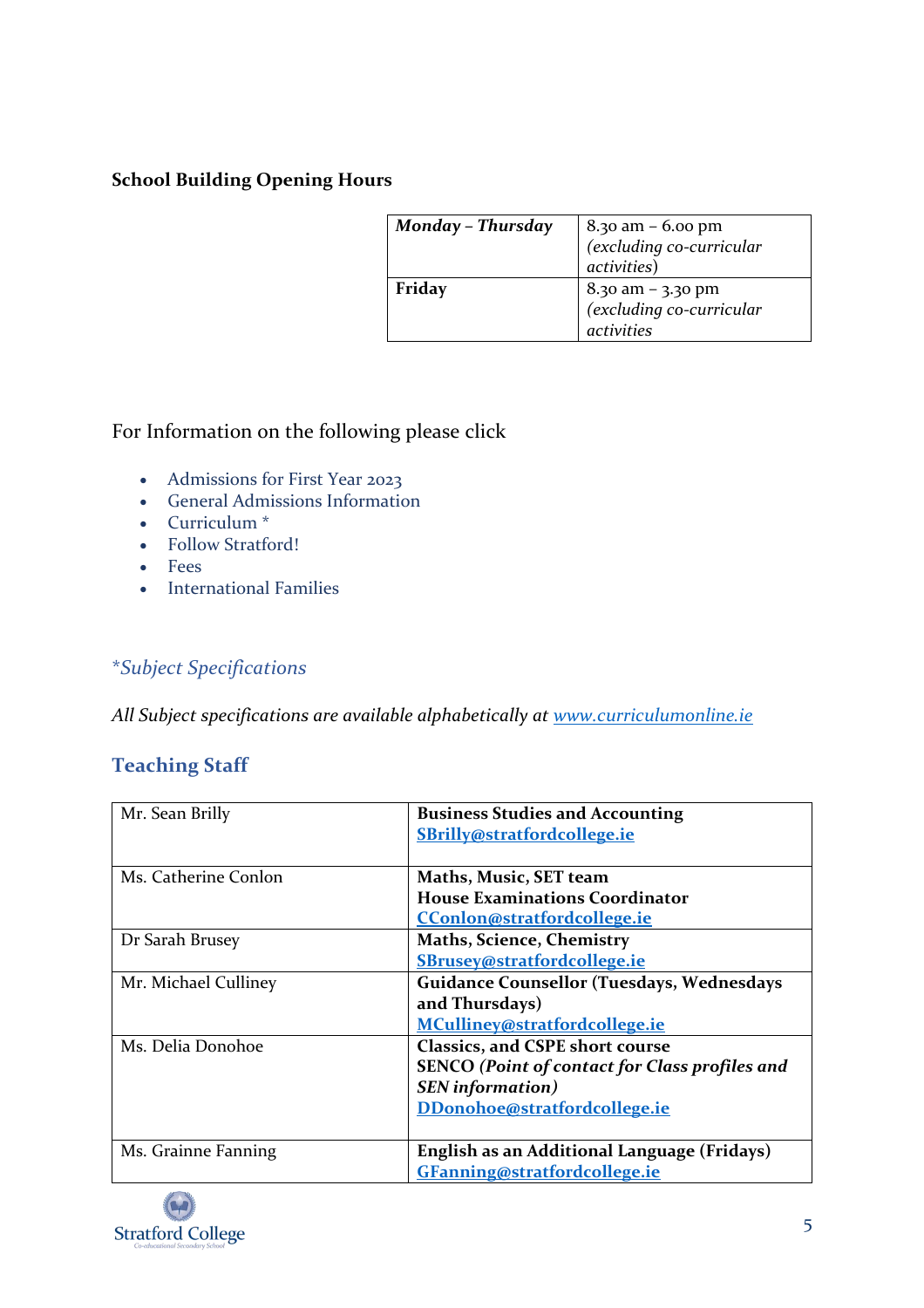| Ms. Linda Finnegan    | PE, SPHE, and Wellbeing                           |
|-----------------------|---------------------------------------------------|
|                       | <b>Assistant Principal</b>                        |
|                       | <b>TY Coordinator</b>                             |
|                       | LFinnegan@stratfordcollege.ie                     |
|                       |                                                   |
| Ms. Venita Kenny      | History, Irish, and CSPE short course             |
|                       | <b>Assistant Principal</b>                        |
|                       | VKenny@stratfordcollege.ie                        |
| Rabbi Zalman Lent     | <b>Hebrew Studies and Religious Education</b>     |
|                       | ZLent@stratfordcollege.ie                         |
| Ms. Susanne Mahon     | Art                                               |
|                       | SMahon@stratfordcollege.ie                        |
| Ms Sheenagh Maxwell   | <b>Irish and French</b>                           |
|                       | <b>SMaxwell@stratfordcollege.ie</b>               |
| Ms. Lynne McGuckin    | <b>Geography and Maths</b>                        |
|                       | LMcGuckin@stratfordcollege.ie                     |
| Ms. Helen O'Kelly     | <b>Computer Science and Computer Applications</b> |
|                       | Librarian                                         |
|                       | <b>ICT Coordinator</b>                            |
|                       | HOKelly@stratfordcollege.ie                       |
| Ms. Kirsty Tomlin     | <b>Biology, Maths and Science</b>                 |
| Ms. Claudia De Santos | French                                            |
|                       | <u>CDosSantos@stratfordcollege.ie</u>             |
|                       |                                                   |
| Ms. Siobhán Reynolds  | <b>Deputy Principal</b>                           |
|                       | <b>Head of English Dept</b>                       |
|                       | SReynolds@stratfordcollege.ie                     |
|                       |                                                   |
| Mr. David Fennell     | <b>Physics, Maths and Chemistry</b>               |
|                       | DFennell@stratfordcollege.ie                      |
|                       |                                                   |
| Ms. Einat Caspi       | <b>Special Needs Assistant</b>                    |
|                       | ECaspi@stratfordcollege.ie                        |
|                       |                                                   |
| Ms. Leona Talbot      | English                                           |
|                       | Ltalbot@stratfordcollege.ie                       |
|                       |                                                   |
| <b>Omer Shalev</b>    | <b>Hebrew Studies</b>                             |
|                       |                                                   |

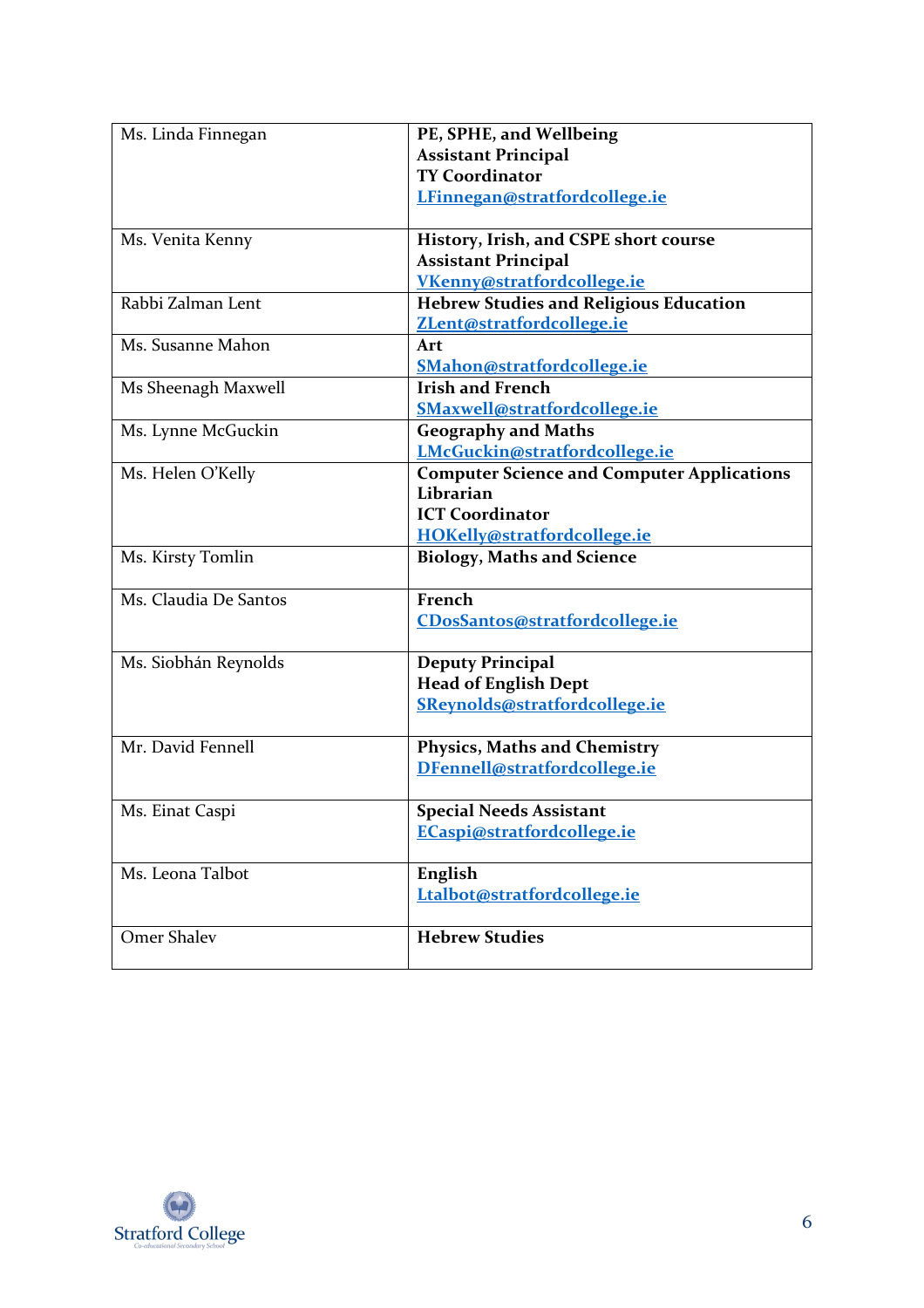# **Current Families**

For Information on the following please click on the links below:

• [Listings](https://www.stratfordcollege.ie/current-parents/welcome)

School Uniform, Calendar, Exams, Booklists, Device, Consent & Health Information Forms, School Fees & Way to Pay

• [Policies, Reports, & Recruitment](https://www.stratfordcollege.ie/current-parents/policies-reports-publications)



## **Our School Management Information System (MIS)**

**[VSWare](https://support.vsware.ie/)** is our Management Information System (MIS). VSware is a design-led, cloud and mobile based school administration platform – which handles all core school data from attendance, assessments, and behaviour to the mandatory September and P- POD returns. VSware provides collaborative data management and innovative reporting tools giving school management, administration, teachers and parents the ability to monitor and improve the progress of their students and a real-time view of school activity.

VSWare Parent App: <https://support.vsware.ie/parent-app-overview>

## **Our Learning Management System (LMS) is [SchoolWise](https://schoolwiselearning.com/schoolwise-learning-platform)**

SchoolWise helps your son/daughter track their progress. Students have their own Gradebook in SchoolWise. This is where they can see all their assessments for each class group, the grading information (grades, feedback, etc). This can be accessed directly in

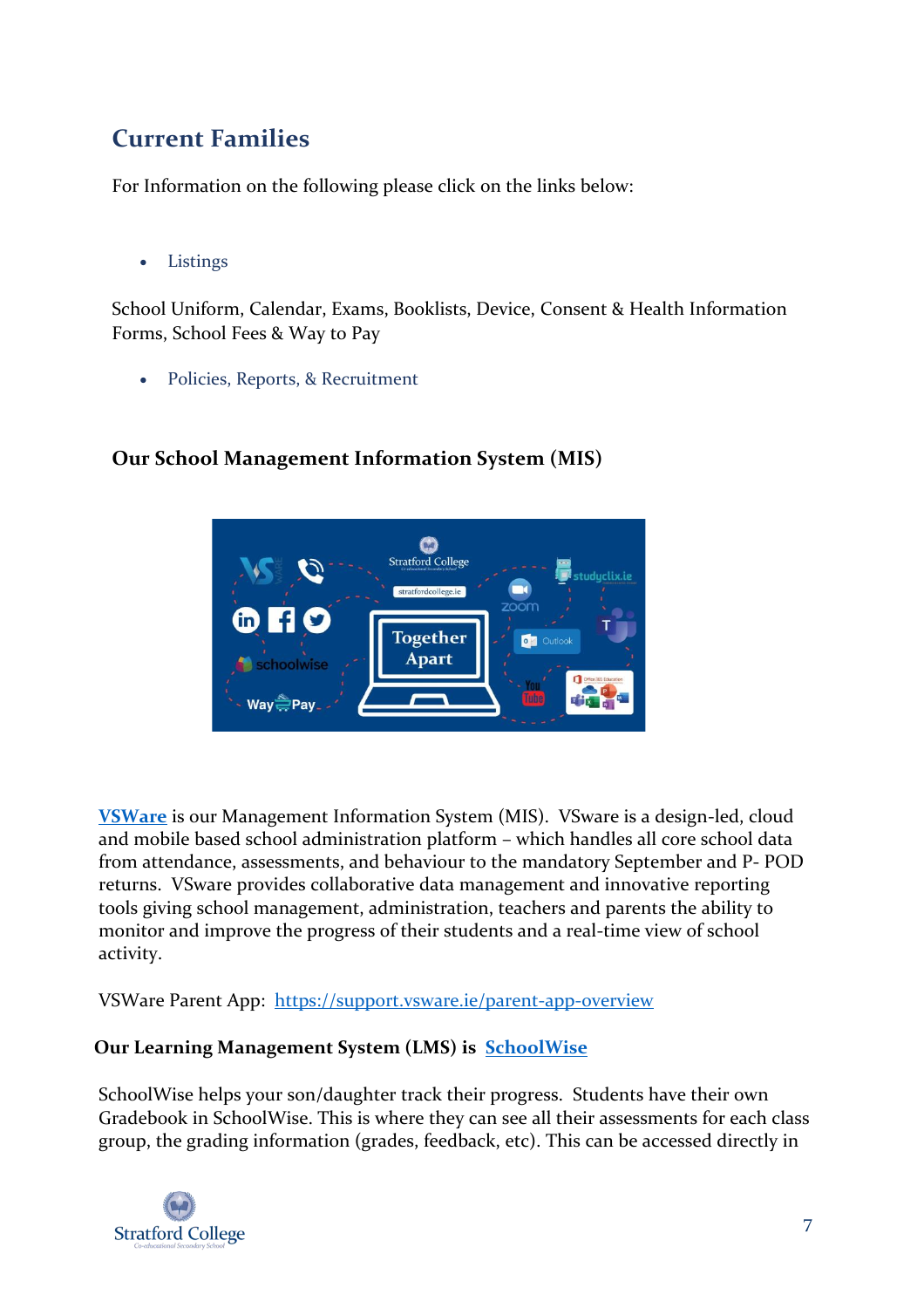a group or from their profile menu. Please see [Schoolwise Help Centre](http://support.schoolwiselearning.com/en/collections/2213255-i-am-a-learner) for more information

As not everyone learns in the same way, a digital system of organsisation does not suit everyone either. The teachers will continue to upload the homework to Schoolwise, but students can also keep track of their homework or upcoming events in their journals too. Here they can have a tangible copy of their timetable and their school calendar. The diary also contains key school policies such as our Positive Behaviour Policy, our Acceptable User Policy which parents and students need to sign at the beginning of the year. It also has really student-centered tools like how to track their grades and set goals for progression, how to create a study timetable, and a keywords section. While Schoolwise will still allow parents and students the ability to view and track their assignments, feedback, and grades, the diary will be there to allow students to keep track of their own progress, thus reinforcing their self-management skills. Class tutors will refer to it regularly throughout the year. '

**[Office 365 Education](https://www.pdst.ie/DistanceLearning/Platforms/microsoft)** is a collection of services that allows teachers to collaborate, share resources and schoolwork with students and fellow teachers. It has several builtin features that allow for effective distance learning.

Office365 incorporates:

- Microsoft Outlook (e-mail)
- Microsoft Teams
- Microsoft OneNote
- Microsoft Forms
- Microsoft Stream

There may be some additional applications that teachers use, and the teacher will provide the student with the information required to access them. Again, students must, in all cases, use their *studentnameYYYY@student.stratfordcollege.ie* account as the login.

# **Student Life**

For Information on the following please click on the links.

- [Teaching & Learning](https://www.stratfordcollege.ie/student-life/teaching-learning)
- [Awards & Achievements](https://www.stratfordcollege.ie/student-life/awards-achievement)
- [Health & Wellbeing](https://www.stratfordcollege.ie/student-life/health-wellbeing)
- [Subject Blogs](https://www.stratfordcollege.ie/student-life/subject-blogs)
- [Alumni](https://www.stratfordcollege.ie/student-life/alumni-2)

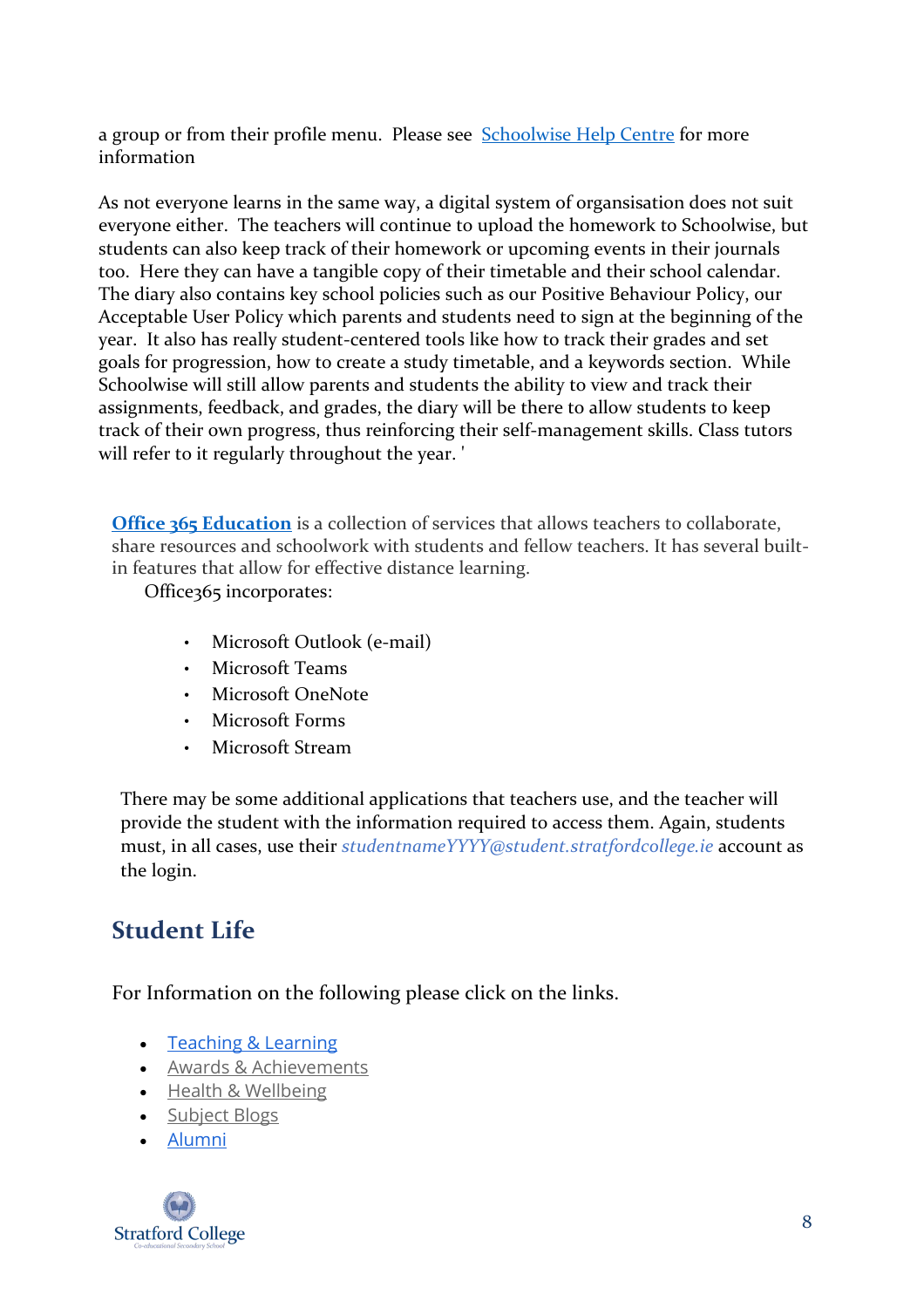# **Guidelines for Parent Communications with Teachers & Staff**

The Guidelines for Parent communications with Teachers and Staff are to serve as a general guide for ensuring effective and respectful communication from parents to teachers, staff and administrators. Communication refers to both the sending and receiving of information, such as email and notes, and verbal communications such as telephone conversations and face-to-face meetings. In order to ensure a successful exchange of information, it is important that all parties follow a few key principles.

It is also important to remember that teachers often teach up to 6 classes and more than 160 students a day and need their lunch and coffee breaks like everyone else! Along with this they work additional hours every evening for School Development Planning, attending Staff or Subject Department Meetings and Continuous Professional Development, marking work, completing reports, meeting deadlines and preparing for their classes.

Parents are encouraged to:

- Develop close links with the school
- Participate in meetings in a positive and respectful manner, affirming the professional role of the staff and all staff members in the school
- Collaborate with the school in developing the full potential of their child(ren)
- Share the responsibility of seeing that the school remains true to its ethos, values and distinctive character
- Become actively involved in the Parents' Association

*It is vital that the school is immediately informed if family event / situations occur that cause anxiety to your child and therefore may adversely your son / daughter in their education. In all matters pertaining to the wellbeing and education of our pupils, only the parents / legal guardians named on the enrolment form will be consulted by staff.*

Stratford College endeavours to teach and model important lifeskills for our students such as resilience, organisation, effort, responsibility, respect, following instructions, social skills, dealing with success and failure etc.

### **Maintain Respectful and Open Communication**

Parents should

- Always use a respectful and polite tone
- Request, don't demand
- Be ready not just to provide information, but to listen to teacher/staff observations and perspectives Enter the exchange with an open mind and assume a shared best interest for your child

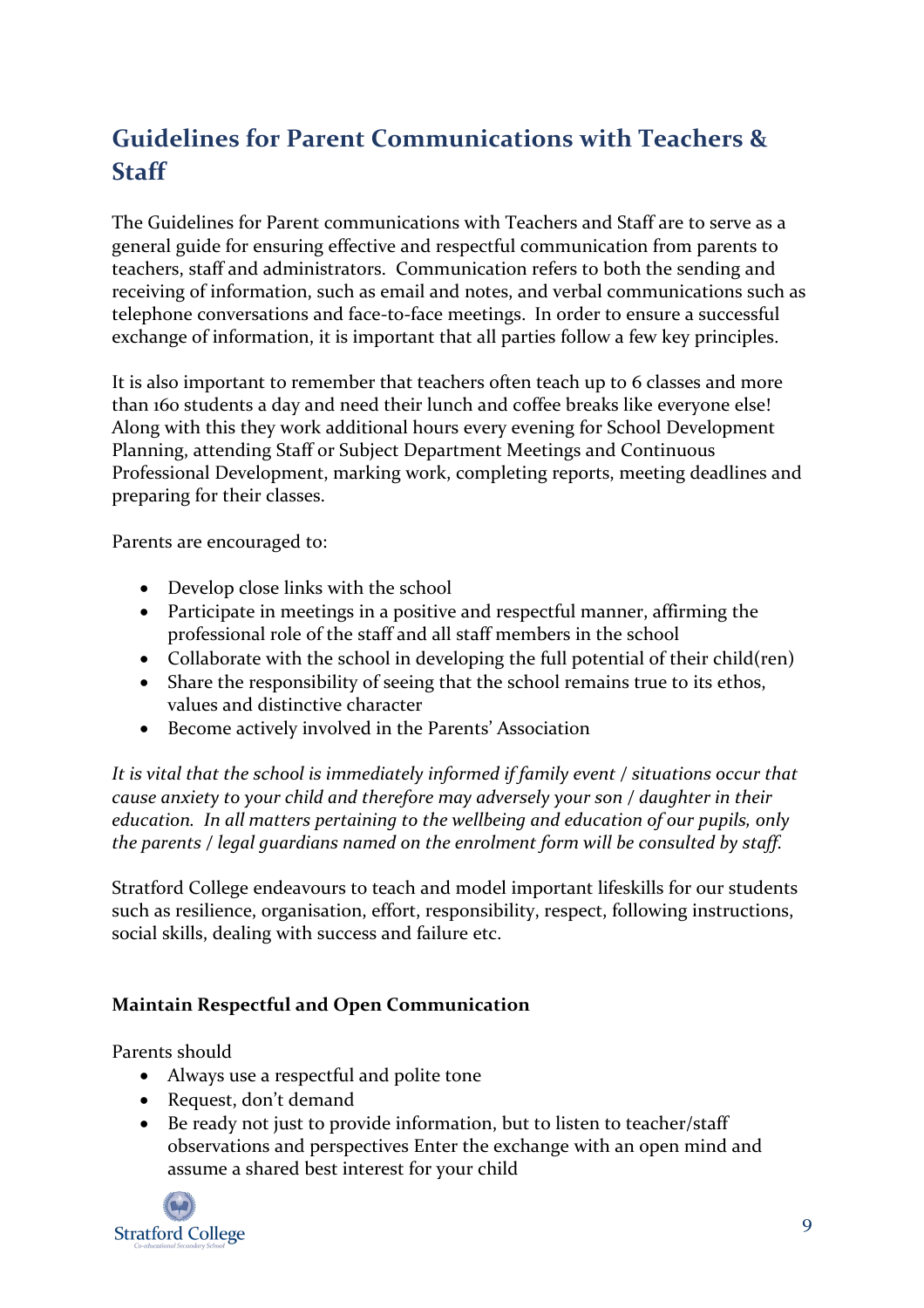• Be prepared to work collaboratively to solve problems

### **Confidentiality**

Please recognize that confidentiality may limit information that can be shared from school to parents, including consequences for other students' behaviours

### **Time to Respond to Communications**

Teachers will make every effort to respond as soon as possible to parent communications, with the understanding that the teaching day sometimes precludes immediate responses

Teachers and staff may need some time to collect needed information before responding.

## **Parent Teacher Meetings**

Parent Teacher Meetings (PTMs) are held once a year for all classes.

Parents, when surveyed, found that online meetings were more efficient. As a result we are planning on holding some Parent Teacher meetings online.

The purpose of the parent / teacher meetings are:

- To establish and maintain good communication between the school and the parents
- To let parents know how their child(ren) are progressing in school
- To help teachers / parents to get to know the child(ren) better as individuals
- To help child(ren) realise that home and school are working together
- To meet demands for accountability
- To share with the parent the problems and difficulties the child(ren) may have in school
- To review with the parent the child(ren) experience of schooling
- To learn more about the parental opinions on what the school is doing
- To identify areas of tension and disagreement
- To identify ways in which parents can help their children
- To negotiate jointly decisions about the child's education
- To inform the parents of test results

## **Complaints**

Complaints are infrequent but the school would wish that they be dealt with informally, fairly and quickly.

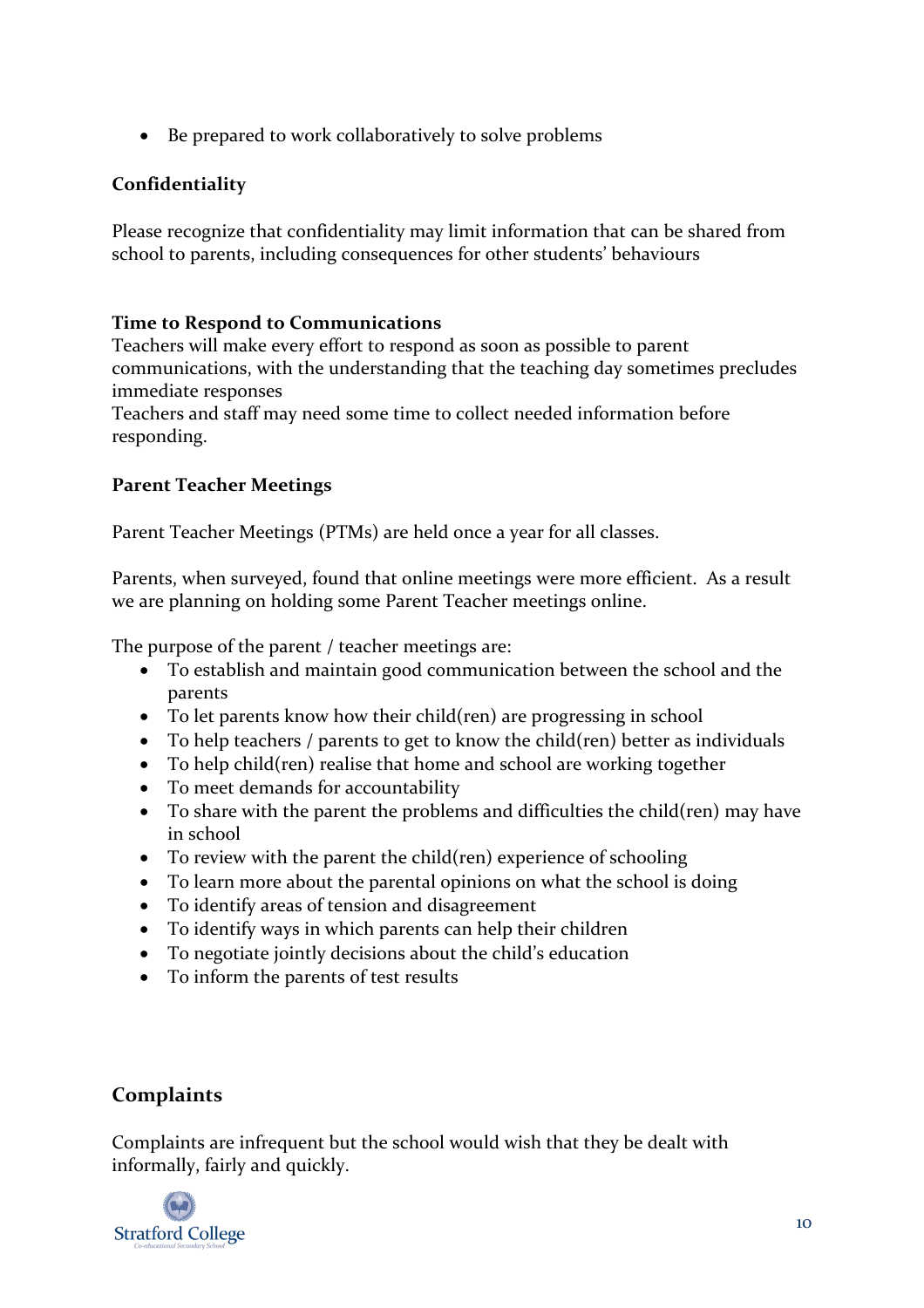Most communications of class concerns should be directed at first to your child's subject teacher. If it is a general matter you should contact the Class Tutor. If you have an issue with a particular staff member, first try to address those concerns with that staff member directly preferably by arranging an appointment to meet that staff member or writing them a letter.

If you have discussed with your child's teacher and the issue has not been addressed to your satisfaction then contact the school principal.

Stratford College operates with openness, collaboration and the shared best interest for every student.

### **School Journal**

Each student is required to have a school journal. This is to be used alongside Schoolwise, as another tool in managing their own learning.

## **Website**

The School website gives you an insight into the spirit of our school through the many activities and learning opportunities that take place. Please take some time to look at it and keep in touch with life in Stratford.

General announcements will be posted on the school website and/or by text message.

### **Communication Strategies**

Stratford College communicates mainly through SchoolWise, reports and VSWare. We welcome the opportunity to have parents contact us about concerns. The expectation is that staff return emails and phone calls as soon as possible on school days and during working hours on urgent matters.

The following are some guidelines for parents to consider as they try to resolve difficulties or conflicts at school which may arise:

### **How should I approach an issue in the classroom or at school that is of concern to my child?**

Approach the issue in an objective, methodical manner. Engage in fact-finding and listen to and reflect on all sides of the story before reaching a conclusion. When appropriate, teach your child to self- advocate by encouraging him/her to talk directly